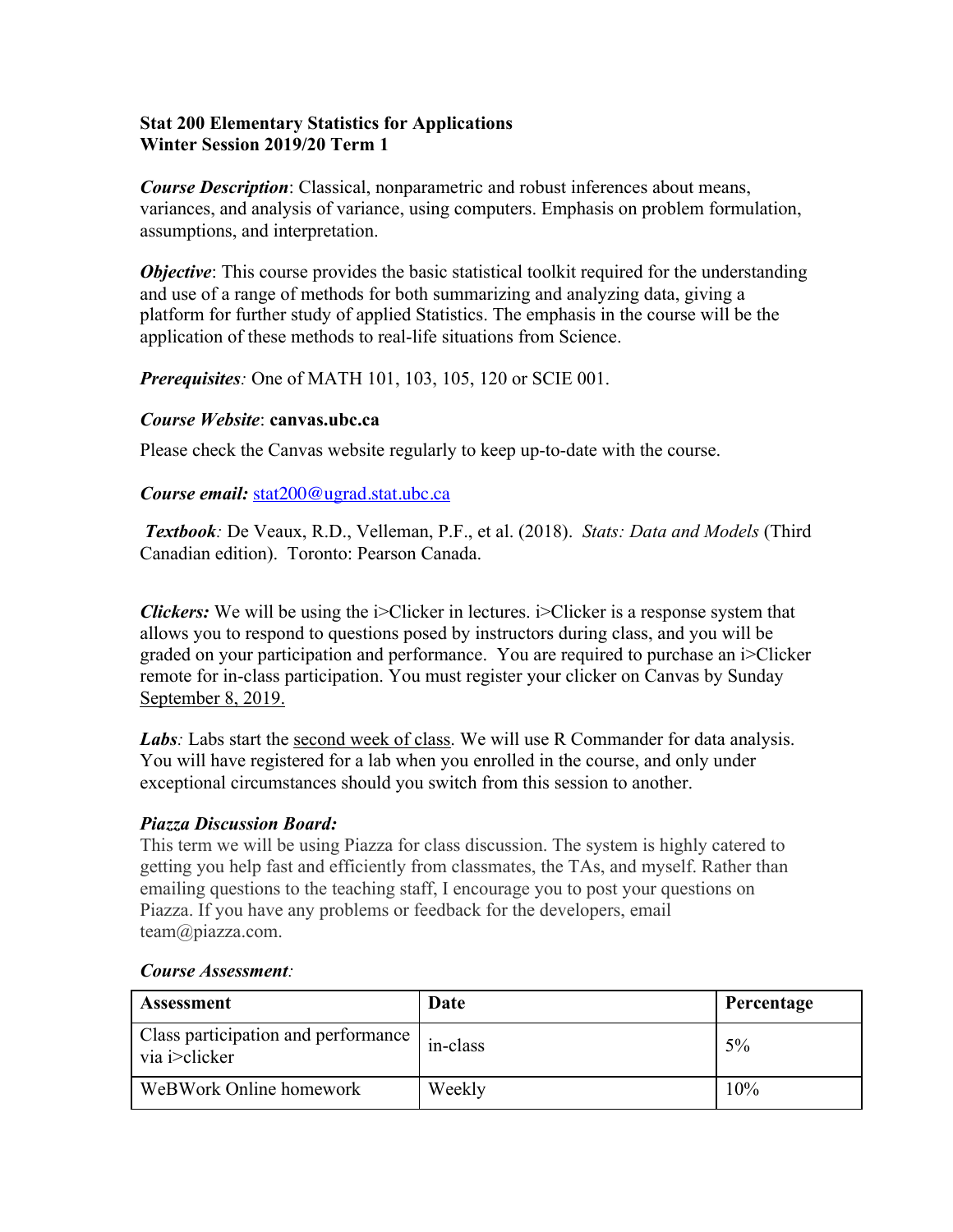| Labs                                                       | Weekly                                   | 8%  |
|------------------------------------------------------------|------------------------------------------|-----|
| Written Assignments                                        | Fri Oct $4 &$ Fri Nov 15                 | 6%  |
| Midterm                                                    | Fri Oct 18 (in class)                    | 25% |
| Final Exam (you must pass the final<br>to pass the course) | To be scheduled by Classroom<br>Services | 46% |

## *Policy regarding missing the midterm or final exam:*

1. There will be no make-up exams.

2. Students who miss a midterm exam should notify the instructor prior to (if possible) or immediately after the midterm. Students must fill out a "Student Declaration of Academic Concession" form within one week of the day of the midterm.

3. Students who miss the final exam must report to their Faculty advising office within 72 hours of the missed exam and must supply supporting documentation. Only your Faculty Advising office can grant deferred standing in a course. You must also notify your instructor prior to (if possible) or immediately after the exam. Your instructor will let you know when you are expected to write your deferred exam. Deferred exams will ONLY be provided to students who have applied for and received deferred standing from their Faculty.

# *Examination Aids:*

The following examination aids will be permitted for midterms and final examinations: calculators, statistical tables and a single A4 (8.5x11) aid sheet. The calculator must be a basic scientific model; calculators with graphics, programming or text storage capabilities are not allowed. Statistical tables will be provided to you on the day of the midterms or exam. Bring your student ID to midterms and the final exam.

It is important to note that the A4 aid sheet has to be handwritten (no printed material, nor photocopies allowed). You may write any notes and formulas that you feel are useful and you may use both sides.

## *Chapters to be covered*: 1-20, 22, 24

Detailed learning outcomes can be found on the course website. Refer to this document throughout the course to clarify the outcomes you are expected to attain each section of the material.

## *Reach Out for Success*

University students often encounter setbacks from time to time that can impact academic performance. Discuss your situation with your instructor or an academic advisor. Learn about how you can plan for success at www.students.ubc.ca. For help addressing mental or physical health concerns, including seeing a UBC counsellor or doctor, visit https://students.ubc.ca/health/wellness-centre.